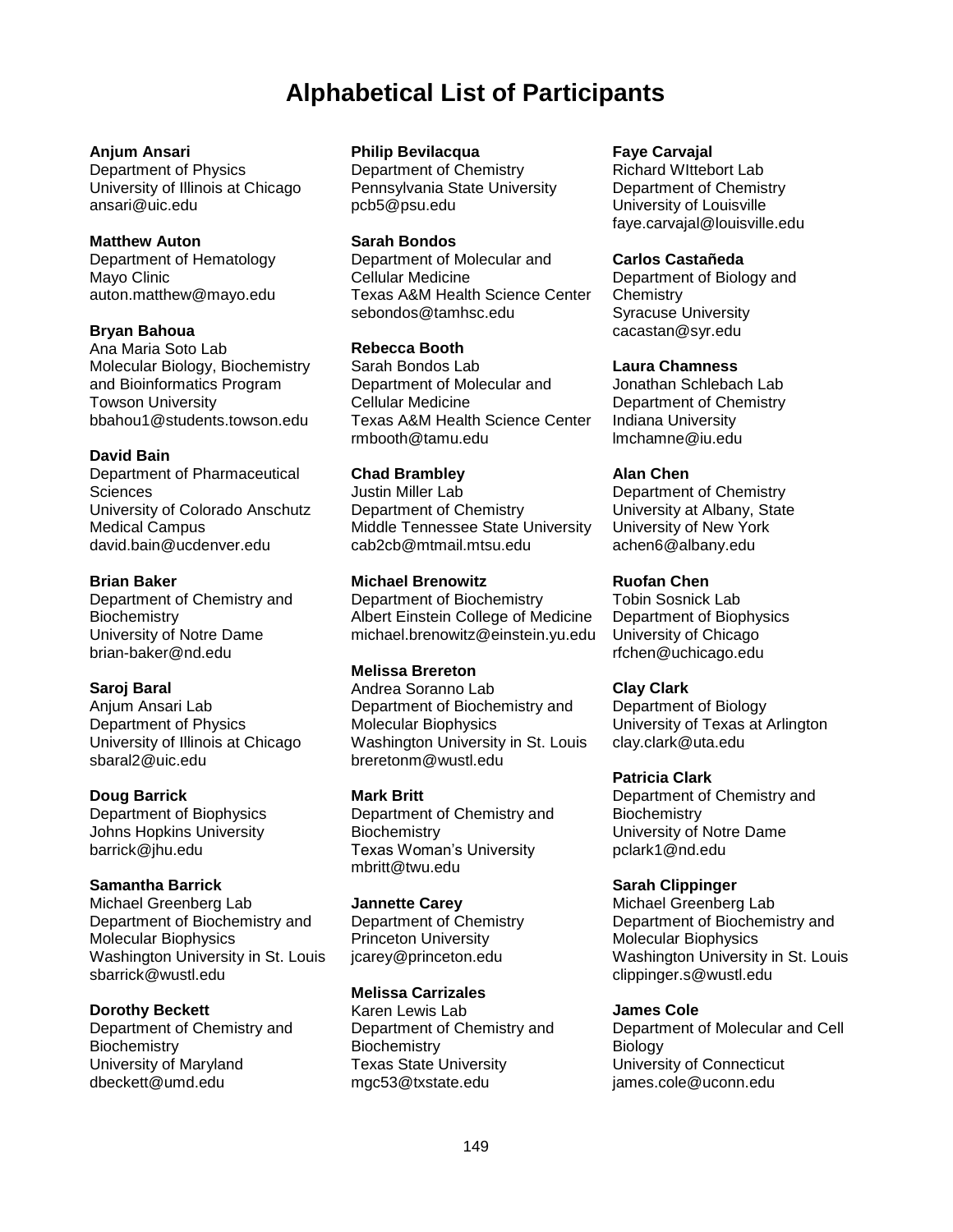#### **Mitchell Connolly**

Anjum Ansari Lab Department of Physics University of Illinois at Chicago connol10@uic.edu

#### **Jack Correia** Department of Biochemistry and CMB University of Mississippi Medical **Center** jcorreia@umc.edu

**Jasmine Cubuk**

Andrea Soranno Lab Department of Biochemistry and Molecular Biophysics Washington University in St. Louis cubukj@wustl.edu

#### **Mackenzie Davidson**

Nicholas Fitzkee Lab Department of Chemistry Mississippi State University mbd155@msstate.edu

#### **Gregory DeKoster**

Carl Frieden Lab Department of Biochemistry and Molecular Biophysics Washington University School of Medicine gdekoster@gmail.com

### **Jason Devlin**

Brian M. Baker Lab Department of Chemistry and **Biochemistry** University of Notre Dame jdevlin@nd.edu

### **John Dignam**

Department of Chemistry and **Biochemistry** University of Toledo david.dignam@utoledo.edu

### **David Draper**

Department of Chemistry Johns Hopkins University draper@jhu.edu

#### **Danielle Duckworth**

Karen Fleming Lab Department of Biophysics Johns Hopkins University dannyhduckworth@gmail.com

#### **Victoria Dunlap**

Department of Chemistry and **Biochemistry** University of Central Arkansas vdunlap@uca.edu

#### **Cynthia Dupureur**

Department of Chemistry and **Biochemistry** University of Missouri–St. Louis cdup@umsl.edu

#### **Joe Emerson**

Department of Chemistry Mississippi State University jemerson@chemistry.msstate.edu

#### **Lance English**

Steven Whitten Lab Department of Chemistry and **Biochemistry** Texas State University english.lance@txstate.edu

### **Hyeyoung Eom**

James Horn Lab Department of Chemistry and **Biochemistry** Northern Illinois University Z1760332@students.niu.edu

### **Nicole Fazio**

Tim Lohman Lab Department of Biochemistry and Molecular Biophysics Washington University nicole.fazio@wustl.edu

#### **Aron Fenton**

Department of Biochemistry and Molecular Biology University of Kansas Medical **Center** afenton@kumc.edu

#### **Nicholas Fitzkee**

Department of Chemistry Mississippi State University nfitzkee@chemistry.msstate.edu

### **Karen Fleming**

Department of Biophysics Johns Hopkins University Karen.Fleming@jhu.edu

#### **Mark Foster** Department of Chemistry and **Biochemistry** The Ohio State University foster.281@osu.edu

#### **Claudette Fraire**

Richard Sheardy Lab Department of Chemistry and **Biochemistry** Texas Woman's University cfraire@twu.edu

#### **Michael Fried**

Department of Molecular and Cellular Biochemistry University of Kentucky michael.fried@uky.edu

#### **Carl Frieden**

Department of Biochemistry and Molecular Biophysics Washington University frieden@biochem.wustl.edu

#### **Harrison Fuchs**

Catherine Musselman Lab Department of Biochemistry University of Iowa harrison-fuchs@uiowa.edu

#### **Ernesto Fuentes**

Department of Biochemistry University of Iowa ernesto-fuentes@uiowa.edu

### **Mohammad Reza Ganjalikhany**

Department of Biology University of Isfahan m.ganjalikhany@sci.ui.ac.ir

#### **Gabriela Geraldo Mendes**

Sarah E. Bondos Lab Department of Molecular and Cellular Medicine Texas A&M Health Science Center mendesgg@tamu.edu

### **Emily Grasso**

Vincent Hilser Lab Department of Biology Johns Hopkins University egrasso2@jhu.edu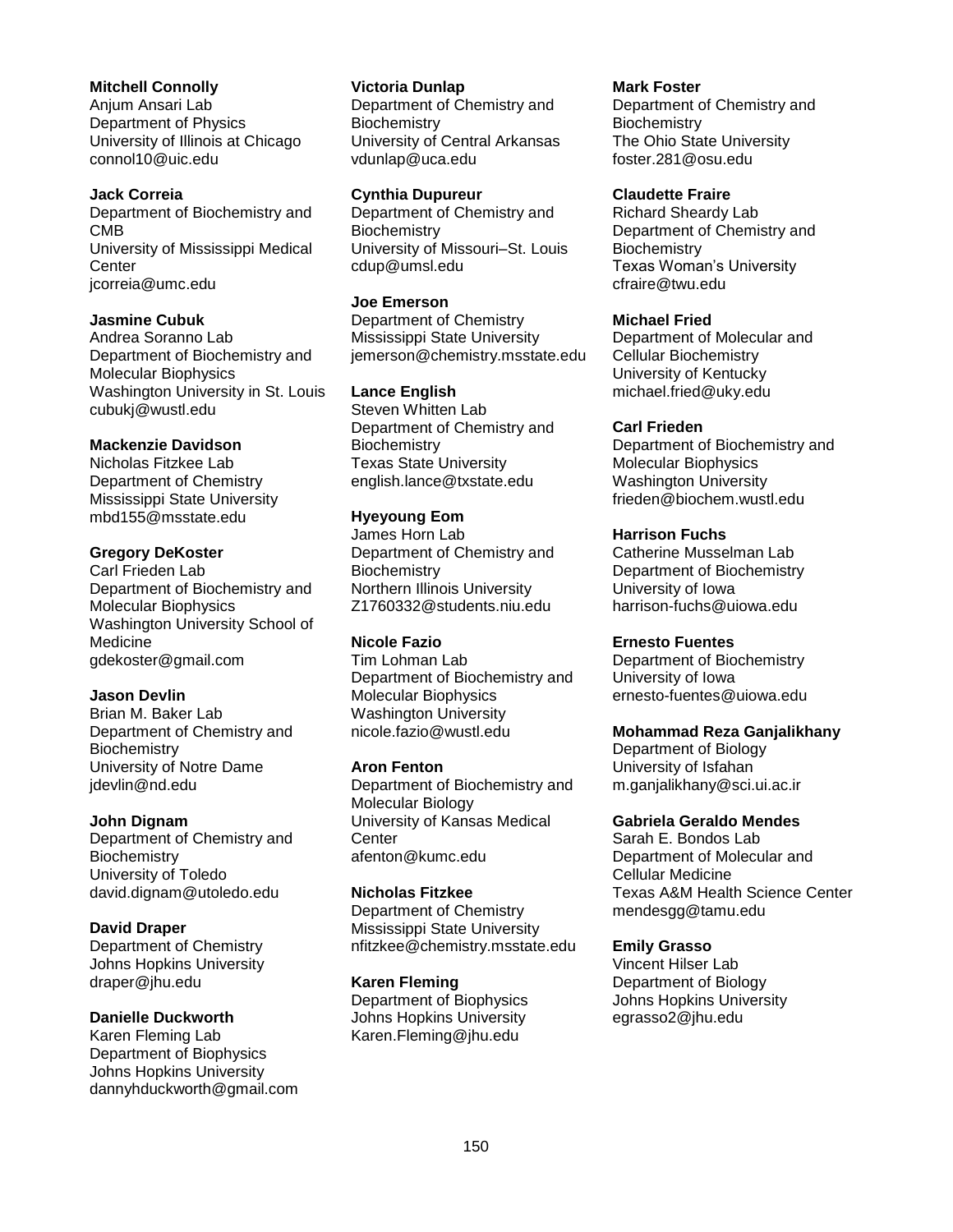**Lisa Green** Department of Biochemistry and Molecular Biology University of Kansas Medical **Center** lgreen7@kumc.edu

#### **Dakota Grote**

Jim Horn Lab Department of Chemistry and **Biochemistry** Northern Illinois University dgrote1@niu.edu

**Emily Guinn** Department of Chemistry and **Biochemistry** DePauw University emilyguinn@depauw.edu

### **William Gutheil**

School of Pharmacy University of Missouri gutheilw@umkc.edu

#### **Daniel Hall**

Rhett Kovall Lab Department of Molecular Genetics, Biochemistry, and Microbiology University of Cincinnati hall2dl@ucmail.uc.edu

#### **Kathleen Hall**

Department of Biochemistry and Molecular Biophysics Washington University School of Medicine Kathleenhal@gmail.com

**Linxuan Hao** Timothy Lohman Lab Department of BMB Washington University in St. Louis haol@wustl.edu

#### **Haley Harrington**

Jonathan Schlebach Lab Department of Biochemistry Indiana University hrharrin@indiana.edu

**Sherry Hemmingsen** Jasco, Inc.

shemmingsen@jascoinc.com

**Kate Henderson** Tom Record Lab Department of Biochemistry University of Wisconsin-madison khenderson4@wisc.edu

#### **Andrew Herr**

Division of Immunobiology Cincinnati Children's Hospital Medical Center andrew.herr@cchmc.org

#### **Stephen Hesler**

James Cole Lab Department of Molecular and Cell Biology University of Connecticut stephen.hesler@uconn.edu

#### **Kataryzna Hoerchler**

James Horn Lab Department of Chemistry and **Biochemistry** Northern Illinois University z158636@students.niu.edu

#### **James Horn**

Department of Chemistry and **Biochemistry** Northern Illinois University jrhorn@niu.edu

#### **Loren Hough**

BioFrontiers Institute and Department of Physics University of Colorado, Boulder hough@colorado.edu

#### **Zach Ingram**

Aaron Lucius Lab Department of Chemistry University of Alabama at Birmingham zingram@uab.edu

### **Giselle Jacobson**

Patricia L. Clark Lab Department of Chemistry and **Biochemistry** University of Notre Dame gjacobso@nd.edu

#### **Nour Jamhawi**

Richard Wittebort Lab Department of Chemistry University of Louisville n.jamhawi@louisville.edu **Dinusha Jinasena** Nicholas C. Fitzkee Lab Department of Chemistry Mississippi State University dsj125@msstate.edu

#### **Josiah Johnson**

Tori Dunlap Lab Department of Chemistry and **Biochemistry** University of Central Arkansas jjohnson65@cub.uca.edu

#### **Holly Jones**

Carlos Castaneda Lab Department of Biology Syracuse University hjones08@syr.edu

#### **Darren Kahan**

Tobin Sosnick Lab Institute for Biophysical Dynamics University of Chicago darrenk@uchicago.edu

#### **Stefanie Kall**

NanoTemper Technologies, Inc. stefanie.kall@nanotempertech.com

#### **Simranpreet Kaur**

Alan Chen Lab RNA Institute University at Albany skaur3@albany.edu

#### **Grant Keller**

Brian Baker Lab Department of Chemistry and **Biochemistry** University of Notre Dame gkeller1@nd.edu

#### **Sean Klein**

Doug Barrick Lab Department of Biophysics Johns Hopkins University sklein29@jhu.edu

#### **Alexandra Klinger**

**DecipherBio** klinger@decipherbio.com

#### **Ronald Koder**

Department of Physics The City College of New York rlkoder@gmail.com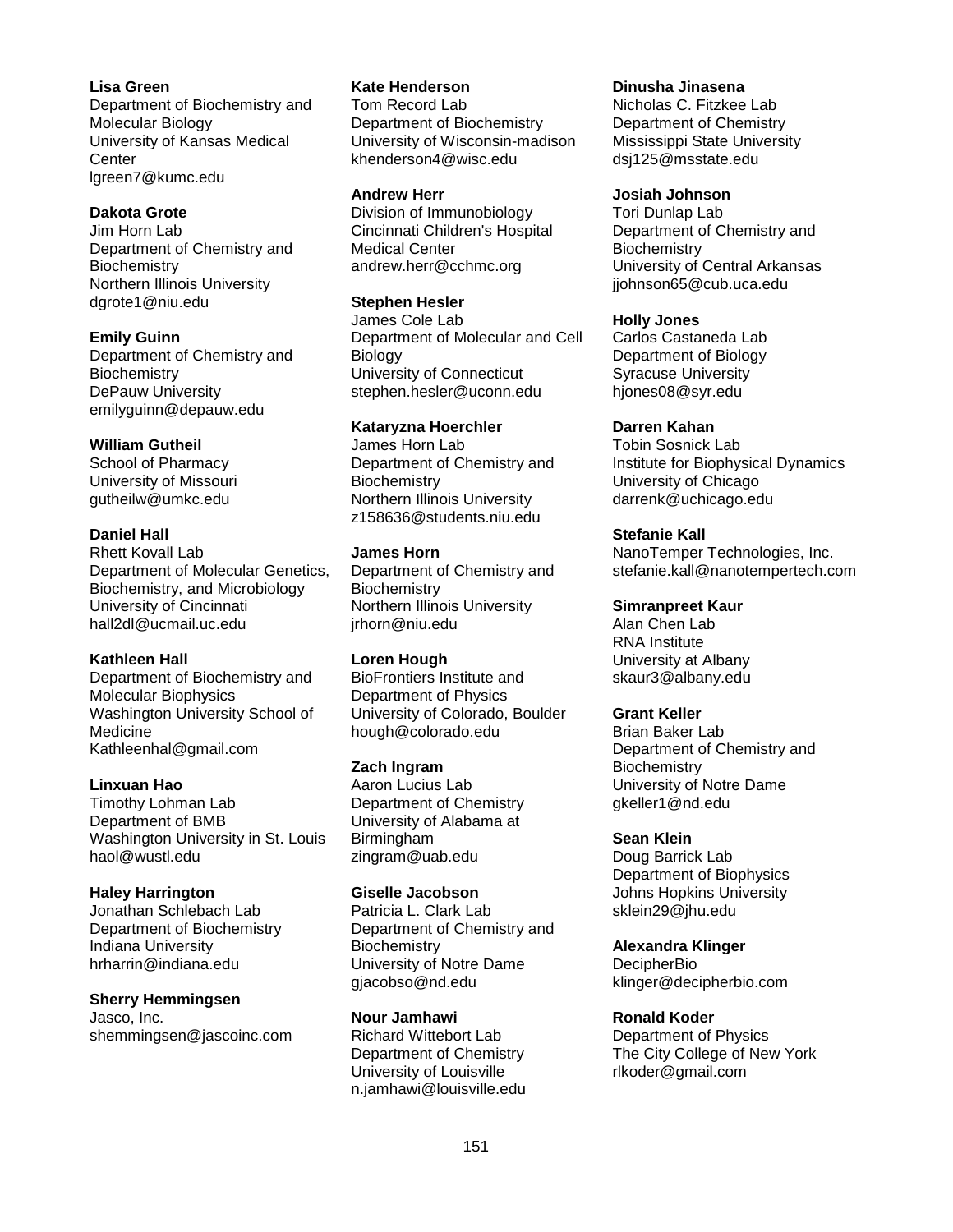**Ellen Kolb** Rhett Kovall Lab Department of Molecular Genetics, Biochemistry, and Microbiology University of Cincinnati kolbem@mail.uc.edu

#### **Christos Kougentakis**

Bertrand Garcia-Moreno Lab Department of Biophysics Johns Hopkins University ckougen1@jhu.edu

#### **Rhett Kovall**

Department of Molecular Genetics, Biochemistry and Microbiology University of Cincinnati kovallra@ucmail.uc.edu

#### **Eaton Lattman**

University at Buffalo lattman@hwi.buffalo.edu

#### **Juliette Lecomte**

Department of Biophysics Johns Hopkins University lecomte\_jtj@jhu.edu

#### **Andrew Lee**

Eshelman School of Pharmacy University of North Carolina at Chapel Hill drewlee@unc.edu

#### **James Lee**

Department of Biochemistry and Molecular Biology UTMB jclee@utmb.edu

#### **Henry Lessen**

Karen Fleming Lab Department of Biophysics Johns Hopkins University hlessen1@jhu.edu

### **Edwin Lewis**

Department of Chemistry Mississippi State University ELewis@chemistry.msstate.edu

**Karen Lewis** Department of Chemistry and **Biochemistry** Texas State University

kal137@txstate.edu

**Weicheng Li** Mark P. Foster Lab Department of Chemistry and **Biochemistry** The Ohio State University li.6128@osu.edu

**Vince LiCata** Department of Biological Sciences Louisiana State University licata@lsu.edu

**Timothy Lohman** Department of Biochemistry and Molecular Biophysics Washington University in St. Louis lohman@wustl.edu

**Julie Lorenz** OLIS, Inc. julie@olisweb.com

#### **Aaron Lucius**

Department of Chemistry University of Alabama at **Birmingham** allucius@uab.edu

**Shuhua Ma** Department of Chemistry

Towson University sma@towson.edu

### **Xiao Ma**

Mark Foster Lab Department of Chemistry and **Biochemistry** The Ohio State University ma.1136@osu.edu

**Joseph Maciag**

Andrew B. Herr Lab Department of Immunology Cincinnati Children's Hospital Medical Center joseph.maciag@cchmc.org

#### **Ryan Mahling**

Madeline A. Shea Lab Department of Biochemistry University of Iowa ryan-mahling@uiowa.edu

152 **Luis Marky** Department of Pharmaceutical **Sciences** University of Nebraska Medical **Center** lmarky@unmc.edu

**Justin Marsee** Justin M. Miller Lab Department of Chemistry Middle Tennessee State University jdm2am@mtmail.mtsu.edu

#### **Jaime Martinez**

Juliette T. J. Lecomte Lab Department of Biophysics Johns Hopkins University jmart197@jhu.edu

#### **Dagan Marx**

Karen Fleming Lab Department of Biophysics Johns Hopkins University dmarx2@jhu.edu

**Eric May**

Department of Molecular and Cell Biology University of Connecticut eric.may@uconn.edu

**Kayla McConnell** Nicholas Fitzkee Lab Department of Chemistry Mississippi State University kdm597@msstate.edu

**Michelle McCully** Department of Biology Santa Clara University memccully@scu.edu

### **Elizabeth Meiering**

Department of Chemistry University of Waterloo meiering@uwaterloo.ca

### **Kyle Messina**

Philip C. Bevilacqua Lab Department of Chemistry Pennsylvania State University kjm387@psu.edu

**Justin Miller**

Department of Chemistry Middle Tennessee State University justin.miller@mtsu.edu

### **David Minh**

Department of Chemistry Illinois Institute of Technology dminh@iit.edu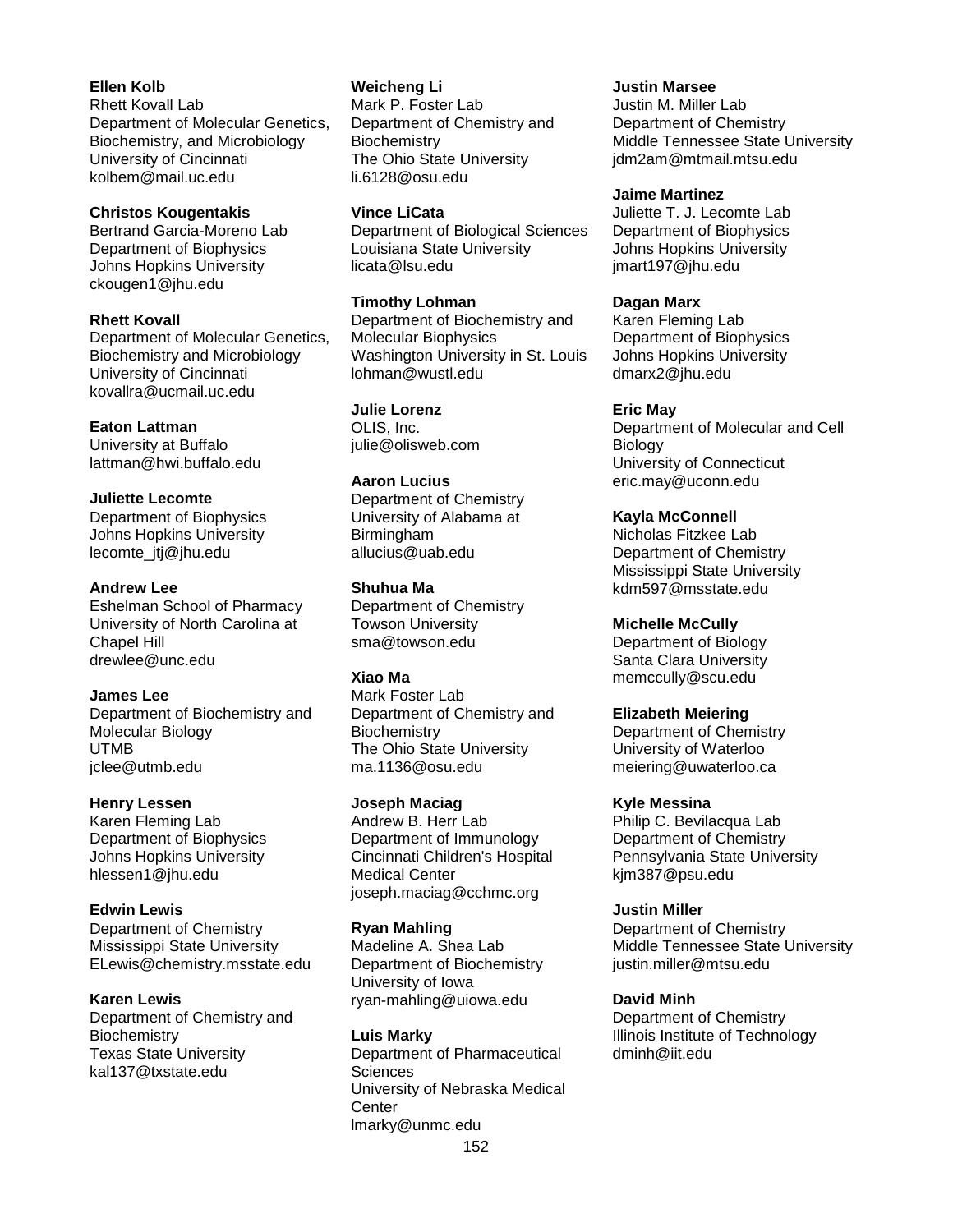**Andrew Miranker** Department of Molecular Biophysics Yale University andrew.miranker@yale.edu

**Nasrin Mirsaleh-Kohan** Department of Chemistry and **Biochemistry** Texas Woman's University nmirsalehkohan@twu.edu

**Robert Monsen** John O. Trent Lab Department of Biochemistry and Molecular Genetics University of Louisville rcmons01@louisville.edu

# **Ishita Mukerji**

Department of Molecular Biology and Biochemistry Wesleyan University imukerji@wesleyan.edu

## **Kristopher Murray**

Patricia Clark Lab Department of Chemistry and **Biochemistry** University of Notre Dame kmurray5@nd.edu

### **Catherine Musselman**

Department of Biochemistry University of Iowa catherine-musselman@uiowa.edu

### **Yerdos Ordabayev**

Timothy Lohman Lab Department of Biochemistry and Molecular Biophysics Washington University in St. Louis ordabayev@wustl.edu

### **Andrea Ori**

Andrew Herr Lab Department of Medical Sciences University of Cincinnati orial@mail.uc.edu

### **Suzette Pabit**

Lois Pollack Lab Department of Applied and Engineering Physics Cornell University sap73@cornell.edu

#### **Chiwook Park**

Department of Medicinal Chemistry and Molecular Pharmacology Purdue University chiwook@purdue.edu

**Susan Pedigo** Department of Chemistry and **Biochemistry** University of Mississippi spedigo@olemiss.edu

**Yasiru Perera**

Nicholas Fitzkee Lab Department of Chemistry Mississippi State University yrp7@msstate.edu

### **Mark Petersen**

Doug Barrick Lab Johns Hopkins University mpeter67@jhu.edu

### **Gary Pielak**

Department of Chemistry UNC-Chapel Hill gary\_pielak@unc.edu

### **Kurt Piepenbrink**

Departments of Food Science and **Biochemistry** University of Nebraska kurt.piepenbrink@unl.edu

### **Douglas Pike**

Department of Biochemistry **Rutgers University** doughp1@cabm.rutgers.edu

**Dylan Plaskon**

Tom Record Lab Department of Biochemistry University of Wisconsin–Madison plaskon@wisc.edu

**Kevin Plaxco** Department of Chemistry and **Biochemistry** UCSB kwp@chem.ucsb.edu

**Gregory Poon** Department of Chemistry Georgia State University gpoon@gsu.edu

**Lauren Porter** Loren Looger Lab HHMI, Janelia porterl@janelia.hhmi.org

**Justin Porter** Greg Bowman Lab Department of Biophysics Washington University in St. Louis jrporter@wustl.edu

**Anne Rice** Bertrand Garcia-Moreno Lab Department of Biophysics Johns Hopkins arice15@jhu.edu

**Jorjethe Roca**

Sarah Woodson Lab Department of Biophysics Johns Hopkins University jroca3@jhu.edu

### **Leslie Ronish**

Kurt Piepenbrink Lab Department of Biochemistry University of Nebraska–Lincoln l.ronish@huskers.unl.edu

#### **George Rose**

Department of Biophysics Johns Hopkins grose@jhu.edu

### **Daniel Roston**

Robert Landick Lab Department of Biochemistry University of Wisconsin–Madison dhroston@wisc.edu

### **Catherine Royer**

Department of Biological Sciences Rensselaer Polytechnic Institute royerc@rpi.edu

### **Mike Sabo**

Department of Medicine University of Louisville mike.sabo@louisville.edu

### **Karissa Sanbonmatsu**

Department of Theoretical Biology and Biophysics Los Alamos National Laboratory kys@lanl.gov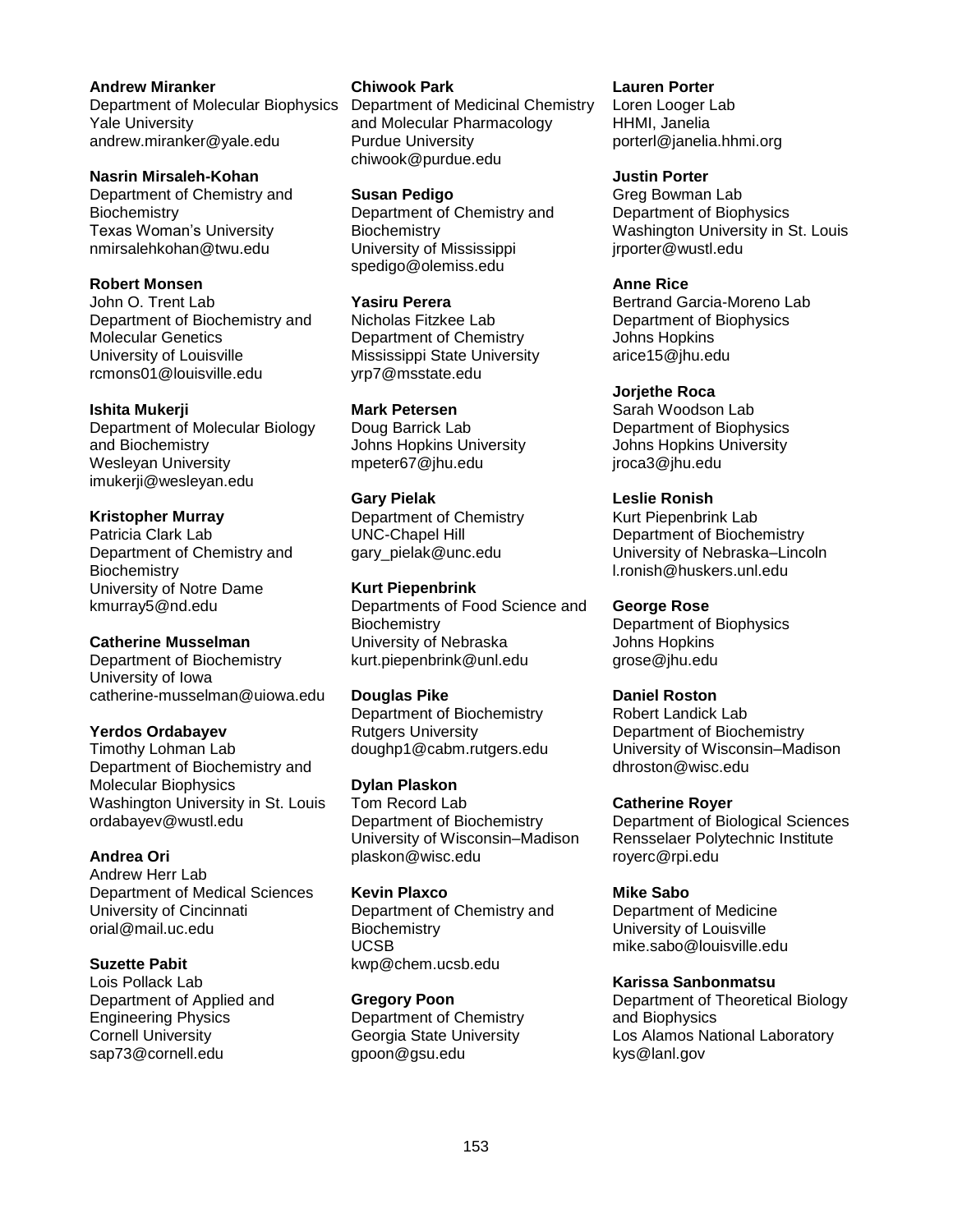#### **Jonathan Schlebach** Department of Chemistry Indiana University Bloomington jschleba@indiana.edu

**Emma Schoch**

Rhett Kovall Lab University of Cincinnati emmacschoch@gmail.com

### **Catherine Scull**

David Schneider Lab Department of Biochemistry and Molecular Genetics University of Alabama at Birmingham cescull@uab.edu

### **Nathaniel Scull**

Aaron Lucius Lab Department of Chemistry University of Alabama at Birmingham nates@uab.edu

### **Alessandro Senes** Department of Biochemistry

University of Wisconsin–Madison senes@wisc.edu

### **Spiridon Sevdalis**

Ana Maria Soto Lab Molecular Biology, Biochemistry and Bioinformatics Program Towson University ssevda1@students.towson.edu

### **Madeline Shea**

Department of Biochemistry Carver College of Medicine, University of Iowa madeline-shea@uiowa.edu

### **Richard Sheardy**

Department of Chemistry and **Biochemistry** Texas Woman's University rsheardy@twu.edu

### **Min Kyung Shinn**

Timothy Lohman Lab Department of Physics Washington University in St. Louis mshinn@wustl.edu

**Scott Showalter** Department of Chemistry The Pennsylvania State University sas76@psu.edu

**Suman Shrestha** Clay Clark Lab Department of Biology University of Texas at Arlington suman.shrestha2@uta.edu

**Angela Smith** Brian Baker Lab Department of Chemistry and **Biochemistry** University of Notre Dame apoffenb@nd.edu

### **Jamorious Smith**

Edwin A. Lewis Lab Department of Chemistry Mississippi State University jls1552@msstate.edu

**Kevin Song** Tobin Sosnick Lab Department of Biophysics University of Chicago kcsong@uchicago.edu

**Andrea Soranno** Department of Biochemistry and Molecular Biophysics Washington University in St. Louis soranno@wustl.edu

#### **Tobin Sosnick**

Department of Biochemistry and Molecular Biology University of Chicago trsosnic@uchicago.edu

#### **Ana Maria Soto**

Department of Chemistry Towson University asoto@towson.edu

#### **Emily Stahl**

Karen G. Fleming Lab Department of Biophysics Johns Hopkins University estahl3@jhu.edu

#### **Matthew Sternke**

Doug Barrick Lab Department of Biophysics Johns Hopkins University msternk1@jhu.edu

**Liskin Swint-Kruse**

Dept. of Biochemistry and Molecular **Biology** University of Kansas Medical **Center** lswint-kruse@kumc.edu

**Stacy Tarbis** NanoTemper Technologies, Inc stacy.tarbis@nanotempertech.com

#### **Jessica Tung**

Clay Clark Lab Department of Biology University of Texas at Arlington jessica.tung@mavs.uta.edu

#### **Aleksandr Uvaydov**

Ronald Koder Lab Department of Physics The City College of New York auvaydov21@gmail.com

#### **Victor Vasquez Montes**

Alexey Ladokhin Lab Department of Biochemistry and Molecular Biology University of Kansas Medical **Center** vvasquez@kumc.edu

### **Vibhuti Wadhwa**

Mark Foster Lab Department of Chemistry and **Biochemistry** The Ohio State University wadhwa.21@osu.edu

#### **Randy Wadkins**

Department of Chemistry and **Biochemistry** University of Mississippi rwadkins@olemiss.edu

### **Ian Walsh**

Patricia Clark Lab Department of Chemistry and **Biochemistry** University of Notre Dame iwalsh@nd.edu

### **Josh Wand**

Department of Biochemistry and **Biophysics** University of Pennsylvania wand@pennmedicine.upenn.edu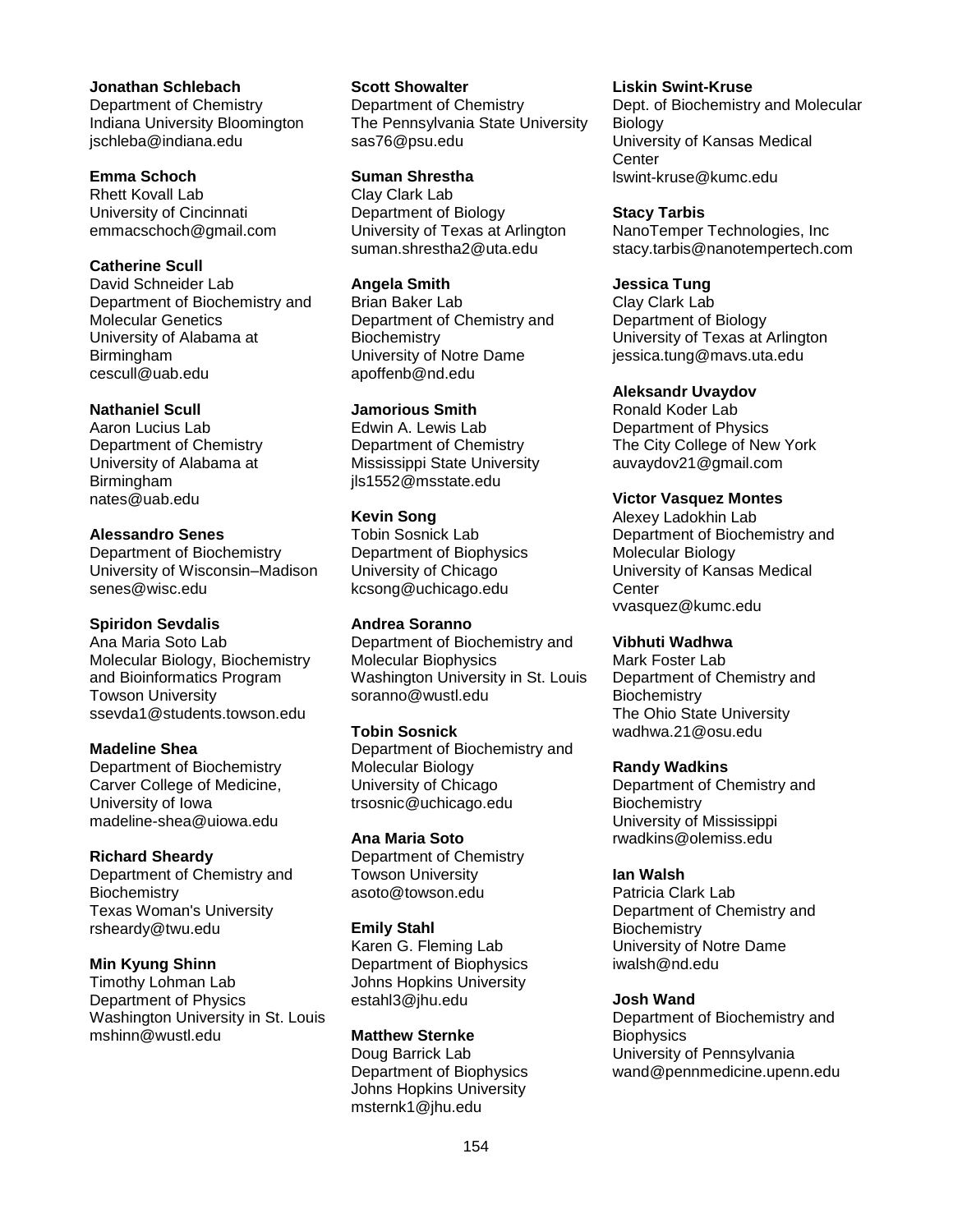**Hao-Che Wang** M. Thomas Record, Jr. Lab Biophysics program University of Wisconsin Madison hwang593@wisc.edu

#### **Skylar Wappes**

Nasrin Mirsaleh-Kohan Lab Department of Chemistry and **Biochemistry** Texas Woman's University swappes@twu.edu

### **Savannah West**

Edwin Lewis Lab Department of Chemistry Mississippi State University sjw278@msstate.edu

#### **Paul Whitford**

Department of Physics Northeastern University p.whitford@northeastern.edu

#### **Steven Whitten**

Department of Chemistry and **Biochemistry** Texas State University steve.whitten@txstate.edu

### **Richard Wittebort**

Department of Chemistry University of Louisville dick.wittebort@louisville.edu **Sarah Woodson**

Department of Biophysics Johns Hopkins swoodson@jhu.edu

#### **Clare Woodward**

Department of Biochem, Mol. Bio and Biophysics Univ. of Minnesota, Twin Cities **Campus** clare@umn.edu

### **James Wrabl**

Vincent J. Hilser Lab Department of Biology Johns Hopkins University jowrabl@jhu.edu

#### **Tiffany Wu**

Aron Fenton Lab Department of Biochemistry and Molecular Biology University of Kansas Medical **Center** twu3@kumc.edu

#### **Suela Xhani**

Gregory M.K. Poon Lab Department of Chemistry Georgia State University sxhani1@student.gsu.edu **Yiran Yang** Carlos Castaneda Lab Department of Chemistry Syracuse University yyang85@syr.edu

#### **Liqi Yao**

Clay Clark Lab Department of Biology University of Texas of Arlington liqi.yao@mavs.uta.edu

#### **Alexander Yarawsky**

Andrew Herr Lab Department of Molecular Genetics, Biochemistry and Microbiology University of Cincinnati yarawsar@mail.uc.edu

#### **Cassie Zerbe**

James Cole Lab Department of Molecular and Cell Biology University of Connecticut cassie.zerbe@uconn.edu

#### **Adam Zmyslowski**

Tobin Sosnick Lab Department of Biochemistry and Molecular Biophysics University of Chicago amz2@uchicago.edu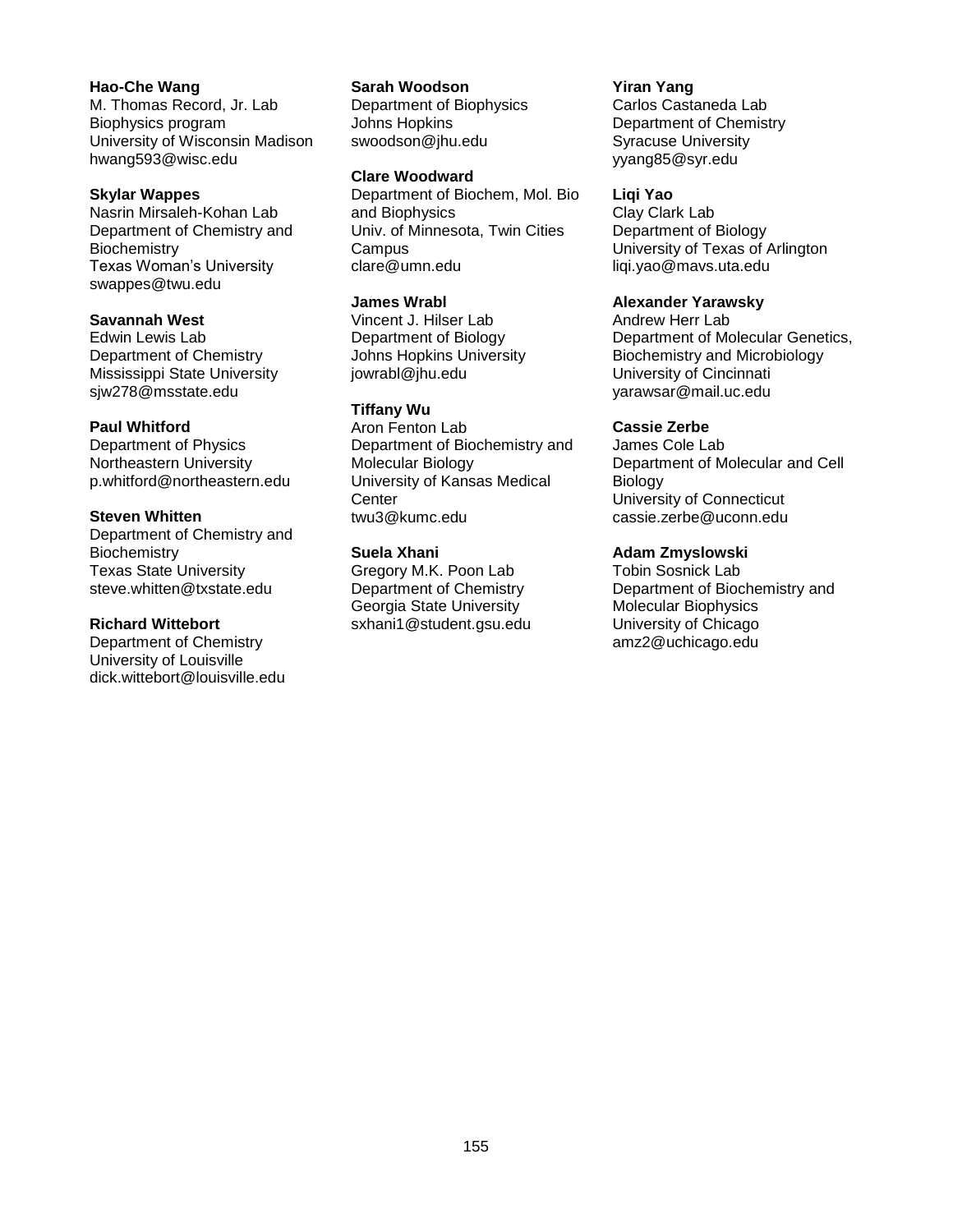# **Participants by Lab**

#### **Anjum Ansari Lab**

 Anjum Ansari Saroj Baral Mitchell Connolly

**Matthew Auton Lab** Matthew Auton

#### **David Bain Lab** David Bain

**Brian Baker Lab**

 Brian Baker Jason Devlin Grant Keller Angela Smith

### **Doug Barrick Lab**

 Doug Barrick Sean Klein Mark Petersen Matt Sternke

**Dorothy Beckett Lab** Dorothy Beckett

**Philip Bevilacqua Lab** Philip Bevilacqua Kyle Messina

**Sarah Bondos Lab** Sarah Bondos Rebecca Booth Gabriela Mendes

**Greg Bowman Lab** Justin Porter

**Michael Brenowitz Lab** Michael Brenowitz

**Mark Britt Lab** Mark Britt

#### **Jannette Carey Lab** Jannette Carey

### **Carlos Castaneda Lab**

 Carlos Castaneda Holly Jones Yiran Yang

## **Alan Chen Lab**

 Alan Chen Simranpreet Kaur

#### **Patricia Clark Lab**

 Patricia Clark Giselle Jacobson Kristopher Murray Suman Shrestha Jessica Tung Ian Walsh Liqi Yao

**James Cole Lab** Jim Cole

 Stephen Hesler Cassie Zerbe

**Jack Correia Lab** Jack Correia

**John Dignam Lab** John Dignam

**David Draper Lab** David Draper

**Tori Dunlap Lab** Tori Dunlap Josiah Johnson

**Cynthia Dupureur Lab** Cynthia Dupureur

**Joseph Emerson Lab** Joseph Emerson

**Aron Fenton Lab** Aron Fenton Tiffany Wu

### **Nicholas Fitzkee Lab**

 Mackenzie Davidson Nicholas Fitzkee Dinusha Jinasena Kayla McConnell Yasiru Perera

### **Karen Fleming Lab**

 Danielle Duckworth Karen Fleming Henry Lessen Dagan Marx Emily Stahl

### **Mark Foster Lab**

 Mark Foster Weicheng Li Xiao Ma Vibhuti Wadhwa

**Michael Fried Lab** Michael Fried

**Carl Frieden Lab** Gregory DeKoster Carl Frieden

**Ernesto Fuentes Lab** Ernesto Fuentes

**Mohammad Reza Ganjalikhany Lab**

 Mohammad Reza **Ganjalikhany** 

**Bertrand Garcia-Moreno Lab** Christos Kougentakis Anne Rice

**Michael Greenberg Lab** Samantha Barrick Sarah Clippinger

**Emily Guinn Lab** Emily Guinn

**William Gutheil Lab** William Gutheil

**Kathleen Hall Lab** Kathleen Hall

**Andrew Herr Lab** Andrew Herr Joseph Maciag Andrea Ori Alexander Yarawsky

**Vincent Hilser Lab** Emily Grasso James Wrabl

**James Horn Lab**

 Hyeyoung Eom Dakota Grote Kataryzna Hoerchler James Horn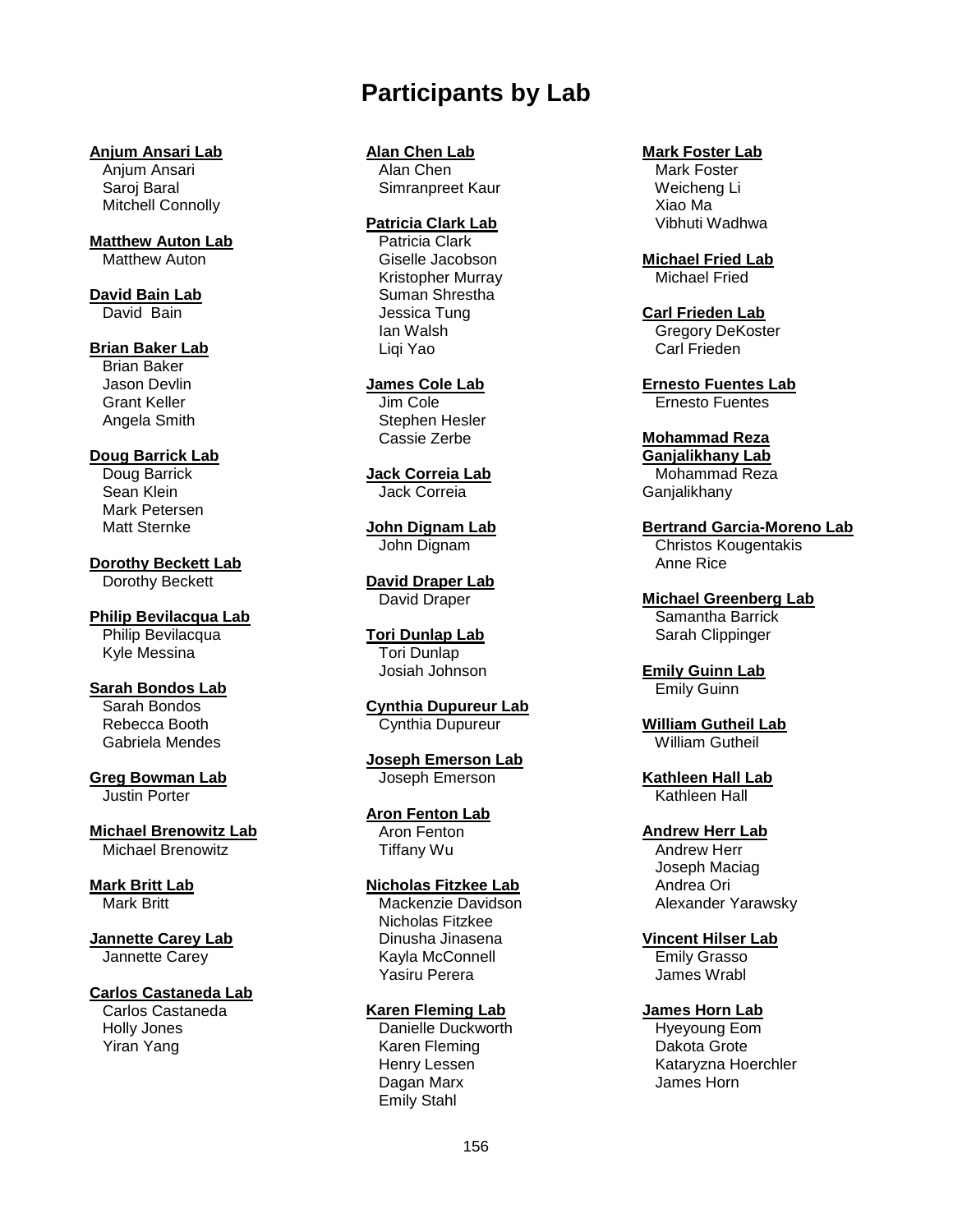**Loren Hough Lab** Loren Hough

**Alexandra Klinger Lab** Alexandra Klinger

**Ronald Koder Lab** Ronald Koder Aleksandr Uvaydov

**Rhett Kovall Lab** Daniel Hall Ellen Kolb Rhett Kovall Emma Schoch

**Alexey Ladokhin Lab** Victor Vasquez Montes

**Robert Landick Lab** Daniel Roston

**Eaton Lattman Lab** Eaton Lattman

**Juliette Lecomte Lab** Juliette Lecomte Jaime Martinez

**Andrew Lee Lab** Andrew Lee

**Edwin Lewis Lab** Edwin Lewis

**Karen Lewis Lab** Melissa Carrizales Karen Lewis Jamorious Smith Savannah West

**Vince Licata Lab** Vince LiCata

**Timothy Lohman Lab** Nicole Fazio Linxuan Hao Timothy Lohman Yerdos Ordabayev Min Kyung Shinn

**Loren Looger Lab** Lauren Porter

**Aaron Lucius Lab** Zach Ingram Aaron Lucius Nathaniel Scull

**Shuhua Ma Lab** Shuhua Ma

**Luis Marky Lab** Luis Marky

**Eric May Lab** Eric May

**Michelle Mccully Lab** Michelle McCully

**Justin Miller Lab** Chad Brambley Justin Marsee Justin Miller

**David Minh Lab** David Minh

**Nasrin Mirsaleh-kohan Lab** Claudette Fraire Nasrin Mirsaleh-Kohan Skylar Wappes

**Ishita Mukerji Lab** Ishita Mukerji

**Catherine Musselman Lab** Harrison Fuchs Catherine Musselman

**Vicas Nanda Lab** Douglas Pike

**Chiwook Park Lab** Chiwook Park

**Susan Pedigo Lab** Susan Pedigo

**Gary Pielak Lab** Gary Pielak

**Kurt Piepenbrink Lab** Kurt Piepenbrink Leslie Ronish

**Lois Pollack Lab** Suzette Pabit

**Gregory Poon Lab** Gregory Poon Suela Xhani

157 **Tom Record Lab** Kate Henderson Dylan Plaskon Hao-Che Wang

**George Rose Lab** George Rose

**Catherine Royer Lab** Catherine Royer

**Mike Sabo Lab** Mike Sabo

**Karissa Sanbonmatsu Lab** Karissa Sanbonmatsu

**Jonathan Schlebach Lab** Laura Chamness Haley Harrington Jonathan Schlebach

**Alessandro Senes Lab** Alessandro Senes

**Madeline Shea Lab** Ryan Mahling Madeline Shea

**Richard Sheardy Lab** Claudette Fraire Richard Sheardy

**Scott Showalter Lab** Scott Showalter

**Andrea Soranno Lab** Melissa Brereton Jasmine Cubuk Andrea Soranno

#### **Tobin Sosnick Lab**

 Ruofan Chen Darren Kahan Tobin Sosnick Kevin Song Adam Zmyslowski

**Ana Maria Soto Lab** Bryan Bahoua Spiridon Sevdalis Ana Maria Soto

**Liskin Swint-Kruse Lab** Lisa Green Liskin Swint-Kruse

**Stacy Tarbis Lab** Stacy Tarbis

**John Trent Lab** Robert Monsen